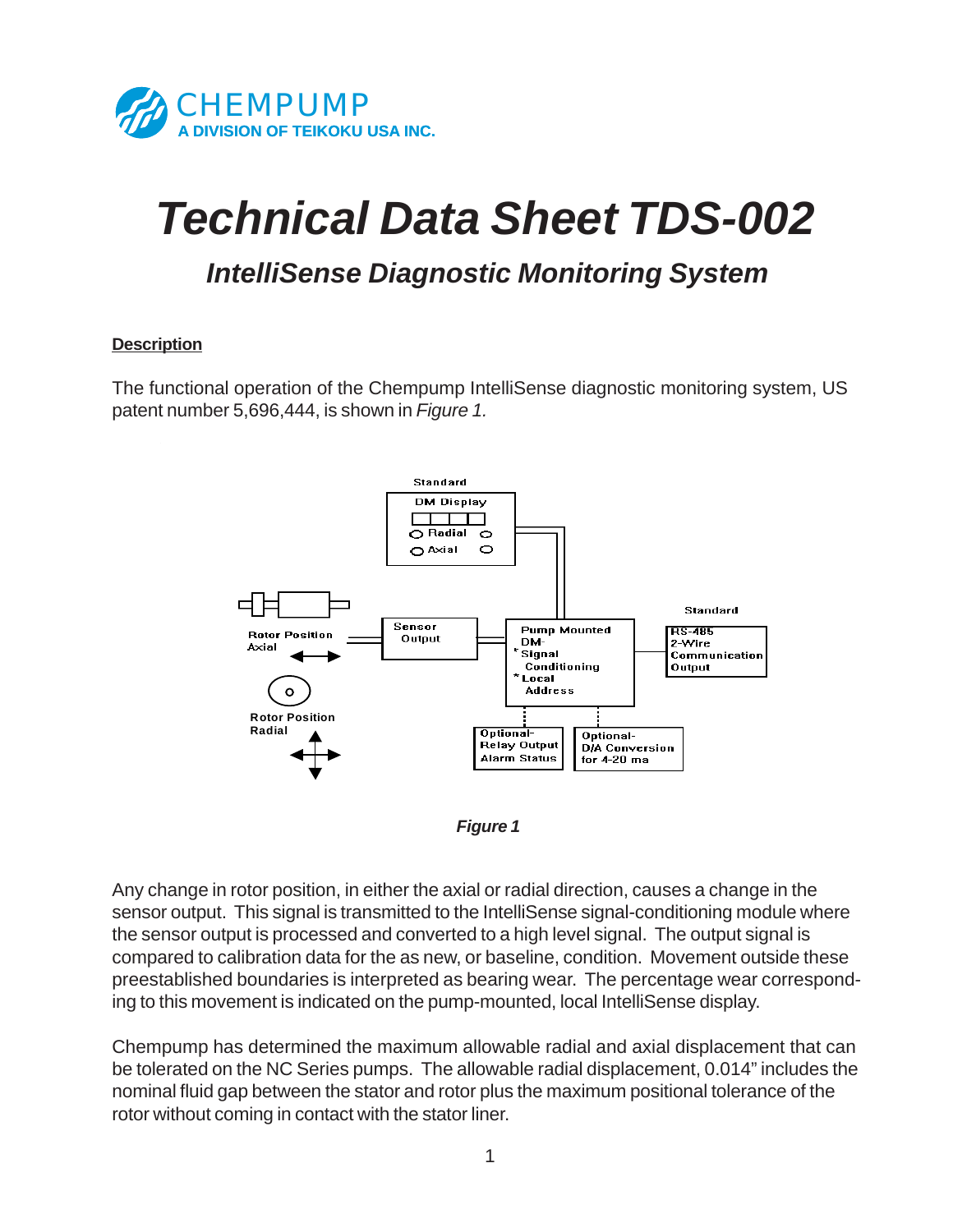The allowable axial displacement, 0.025" is based on impeller axial clearance and axial thrust bearing wear thickness without any metal-to-metal contact. The digital output on the display is configured to show the percentage of bearing wear that has occurred. For example, when the digital display indicates 10% radial wear, the rotor shaft has been displaced from its original position by 10% of the allowable travel (approximately .0014"). In an axial direction, 10% axial wear corresponds to about .0025" thrust bearing wear.

Chempump's IntelliSense diagnostic system offers the sealless pump user an unprecedented feature of knowing the location of the rotor assembly with unheard of accuracy. This system detects the axial position of the rotor within 0.002" and the radial position to within 0.001". This diagnostic system is superior to any bearing wear detector currently available, especially those that operate with a single point failure. Bearing wear devices that operate by wearing through a fixed thickness can only alarm at a single point. In order to give advance warning to replace bearings, the alarm point is set at no greater than 50% of allowable wear. No data is available to determine changing wear rates. Since the IntelliSense diagnostic monitoring system provides real time data, wear trends can be established to determine precise preventive maintenance schedules and lowest operating cost for the pump.

#### **IntelliSense Diagnostic Monitor Remote Output**

The IntelliSense diagnostic monitor has been designed to accommodate a variety of output options. The IntelliSense diagnostic monitor can be configured to match existing or future plant instrumentation without significant modification.

#### **RS-485 Output**

An RS-485 digital output is an option with the IntelliSense diagnostic monitoring system. This system is a two-wire, bidirectional communication system that is used to support instrumentation and control functions. The relatively low voltage output signal is generally considered intrinsically safe. With special software supplied by Chempump, the host computer can send instructions to or request data from the pump-mounted module, and the IntelliSense diagnostic monitor can respond over the same lines. A significant advantage of the RS-485 system is that data can be transmitted long distances (up to 4,000ft.). Also, each installation has its own unique address. Setting the address is as simple as changing dipswitches located inside the weatherproof housing of the IntelliSense.. Accessing a Chempump equipped with the IntelliSense diagnostic monitoring system from a host computer allows real time data to be available for diagnostic or trending purposes.

### **Analog Output**

A 4-20mA analog output can be obtained from the IntelliSense module with the addition of an optional assembly, which can be easily added to the basic unit. The same high quality signal used to generate the digital output will be used to provide two channels of analog output, one representing radial bearing wear and the other axial wear. Other methods of indicating rotor position using the 4-20mA outputs are possible. A terminal strip and separate junction box are provided to connect to a standard two-wire instrumentation circuit. These are two methods of interconnecting the 4-20mA outputs to the user, and these are detailed on TDS 003.